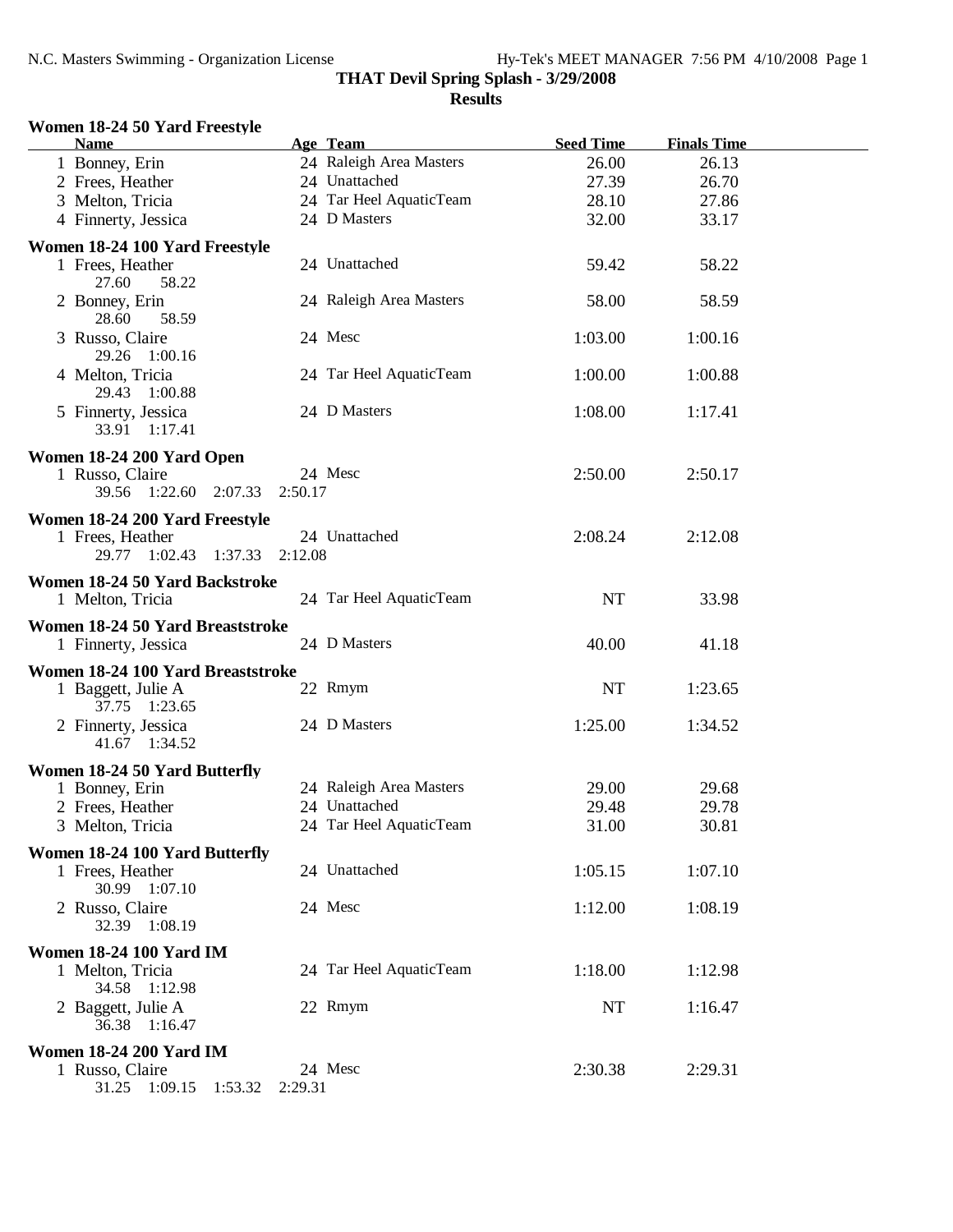| Women 25-29 50 Yard Freestyle                        |         |                                    |                |                |
|------------------------------------------------------|---------|------------------------------------|----------------|----------------|
| 1 Proud, Jessica<br>2 Hawley, Kate                   |         | 26 Dama<br>27 Raleigh Area Masters | 28.11<br>30.00 | 28.26<br>33.73 |
| Women 25-29 100 Yard Freestyle                       |         |                                    |                |                |
| 1 Proud, Jessica<br>29.35 1:01.53                    |         | 26 Dama                            | 1:02.04        | 1:01.53        |
| 2 Hawley, Kate<br>35.58 1:15.35                      |         | 27 Raleigh Area Masters            | 1:12.00        | 1:15.35        |
| Women 25-29 200 Yard Open                            |         |                                    |                |                |
| 1 Nagle, Cynthia<br>36.90 1:18.78<br>2:03.07         | 2:48.72 | 29 Tar Heel AquaticTeam            | 2:38.56        | 2:48.72        |
| Women 25-29 50 Yard Backstroke                       |         |                                    |                |                |
| 1 Dempsey, Hadley                                    |         | 27 Rmym                            | <b>NT</b>      | 31.73          |
| Women 25-29 100 Yard Backstroke<br>1 Dempsey, Hadley |         | 27 Rmym                            | 1:25.20        | 1:12.43        |
| 36.06 1:12.43                                        |         |                                    |                |                |
| Women 25-29 50 Yard Breaststroke                     |         |                                    |                |                |
| 1 Nagle, Cynthia                                     |         | 29 Tar Heel AquaticTeam            | 34.38          | 35.92          |
| 2 Hawley, Kate                                       |         | 27 Raleigh Area Masters            | 38.00          | 43.91          |
| Women 25-29 100 Yard Breaststroke                    |         |                                    |                |                |
| 1 Nagle, Cynthia<br>36.24 1:17.21                    |         | 29 Tar Heel AquaticTeam            | 1:14.95        | 1:17.21        |
| 2 Hawley, Kate<br>44.36 1:35.13                      |         | 27 Raleigh Area Masters            | 1:40.00        | 1:35.13        |
| <b>Women 25-29 100 Yard IM</b>                       |         |                                    |                |                |
| 1 Dempsey, Hadley<br>33.72 1:10.09                   |         | 27 Rmym                            | <b>NT</b>      | 1:10.09        |
| 2 Proud, Jessica<br>33.44 1:11.20                    |         | 26 Dama                            | 1:10.97        | 1:11.20        |
| <b>Women 25-29 200 Yard IM</b>                       |         |                                    |                |                |
| 1 Proud, Jessica                                     |         | 26 Dama                            | 2:38.24        | 2:35.73        |
| $1:10.25$ $1:58.03$<br>32.62                         | 2:35.73 |                                    |                |                |
| Women 35-39 25 Yard Freestyle<br>1 Kowalsky, Lani    |         | 35 Raleigh Area Masters            | 18.00          | 22.36          |
| Women 35-39 50 Yard Freestyle<br>1 Williams, Heidi   |         | 39 Dama                            | 27.80          | 27.59          |
| Women 35-39 100 Yard Freestyle                       |         |                                    |                |                |
| 1 Grego, Sonia<br>38.63<br>1:20.33                   |         | 38 Dama                            | 1:39.00        | 1:20.33        |
| Women 35-39 200 Yard Freestyle                       |         |                                    |                |                |
| 1 Kowalsky, Lani                                     |         | 35 Raleigh Area Masters            | NT             | 2:36.62        |
| Women 35-39 25 Yard Backstroke<br>1 Kowalsky, Lani   |         | 35 Raleigh Area Masters            | 23.00          | 18.86          |
| Women 35-39 50 Yard Backstroke<br>1 Williams, Heidi  |         | 39 Dama                            | 31.50          | 32.16          |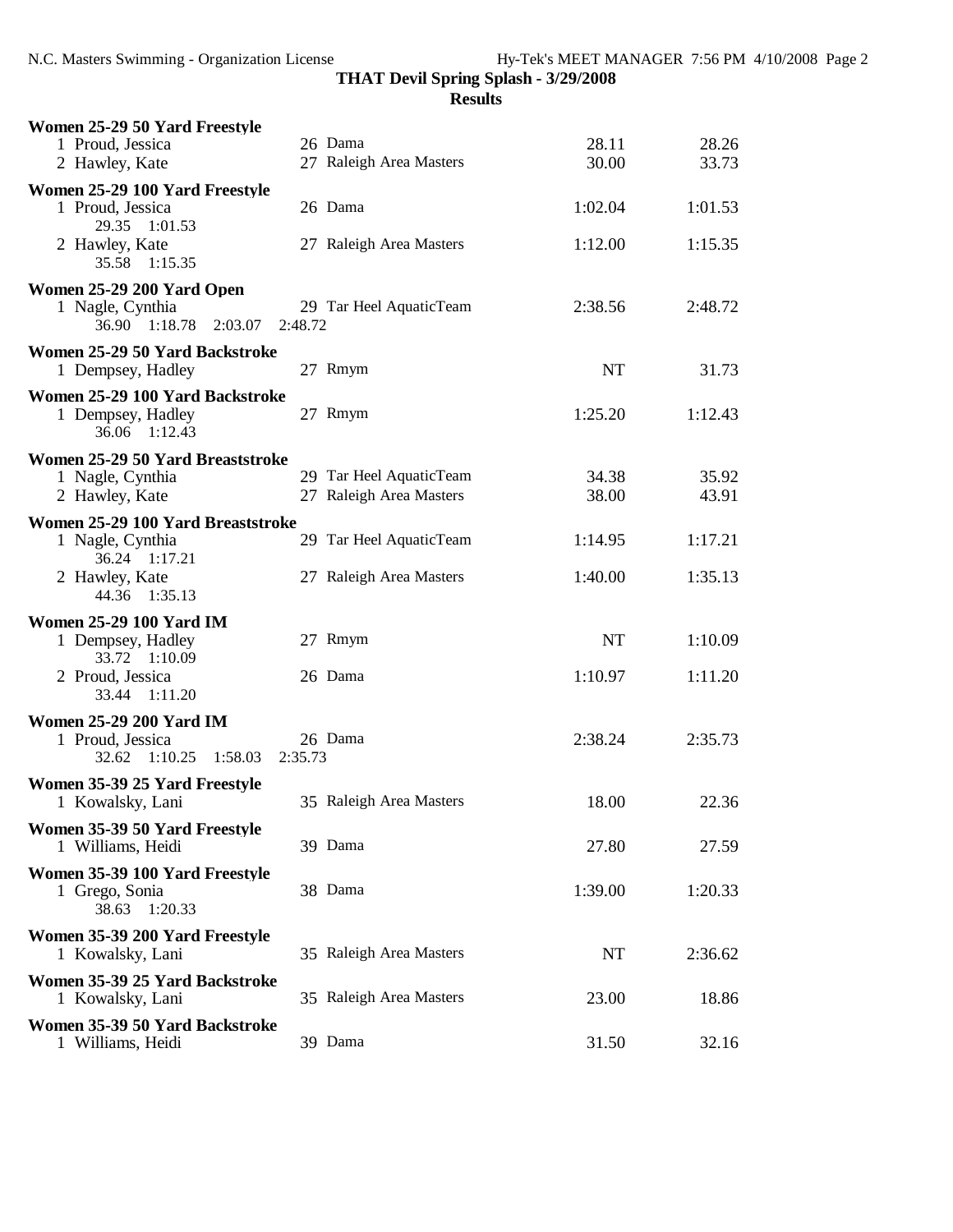| Women 35-39 100 Yard Backstroke<br>1 Grego, Sonia                        | 38 Dama                            | 1:55.00     | 1:41.43        |
|--------------------------------------------------------------------------|------------------------------------|-------------|----------------|
| Women 35-39 50 Yard Breaststroke<br>1 Williams, Heidi                    | 39 Dama                            | 39.00       | 38.09          |
| Women 35-39 25 Yard Butterfly<br>1 Kowalsky, Lani                        | 35 Raleigh Area Masters            | 19.00       | 17.32          |
| Women 35-39 50 Yard Butterfly<br>1 Williams, Heidi                       | 39 Dama                            | 29.90       | 29.67          |
| Women 40-44 25 Yard Freestyle<br>1 Caskey, Laura                         | 40 Tar Heel AquaticTeam            | 30.00       | 13.98          |
| Women 40-44 50 Yard Freestyle<br>1 Wilkins, Yvonne<br>2 Caskey, Laura    | 41 Rmym<br>40 Tar Heel AquaticTeam | NT<br>52.00 | 29.01<br>46.60 |
| Women 40-44 100 Yard Freestyle<br>1 Lindroos, Pamela<br>30.03<br>1:03.17 | 42 Tar Heel AquaticTeam            | 1:03.00     | 1:03.17        |
| Women 40-44 25 Yard Backstroke<br>1 Caskey, Laura                        | 40 Tar Heel AquaticTeam            | 30.00       | 29.95          |
| Women 40-44 50 Yard Backstroke<br>1 Wilkins, Yvonne                      | 41 Rmym                            | <b>NT</b>   | 32.63          |
| Women 40-44 50 Yard Breaststroke<br>1 Nowak, Elizabeth                   | 44 Tar Heel AquaticTeam            | 33.45       | 34.43          |
| Women 40-44 100 Yard Breaststroke<br>1 Nowak, Elizabeth                  | 44 Tar Heel AquaticTeam            | 1:13.50     | 1:14.49        |
| 35.00<br>1:14.49<br>2 Lindroos, Pamela<br>35.87 1:16.75                  | 42 Tar Heel AquaticTeam            | 1:17.00     | 1:16.75        |
| <b>Women 40-44 50 Yard Butterfly</b><br>1 Wilkins, Yvonne                | 41 Rmym                            | NT          | 31.84          |
| Women 40-44 100 Yard Butterfly<br>1 Lindroos, Pamela<br>31.55<br>1:07.12 | 42 Tar Heel AquaticTeam            | 1:06.20     | 1:07.12        |
| <b>Women 40-44 100 Yard IM</b><br>1 Nowak, Elizabeth                     | 44 Tar Heel AquaticTeam            | 1:05.00     | 1:08.92        |
| 31.93<br>1:08.92<br>2 Wilkins, Yvonne<br>33.49 1:13.61                   | 41 Rmym                            | NT          | 1:13.61        |
| Women 45-49 50 Yard Backstroke<br>1 Frost, Kathryn                       | 48 Cspm                            | 42.00       | 39.72          |
| Women 45-49 100 Yard Backstroke<br>1 Frost, Kathryn<br>41.48<br>1:26.89  | 48 Cspm                            | 1:25.00     | 1:26.89        |
| Women 45-49 50 Yard Butterfly<br>1 Frost, Kathryn                        | 48 Cspm                            | 36.00       | 35.78          |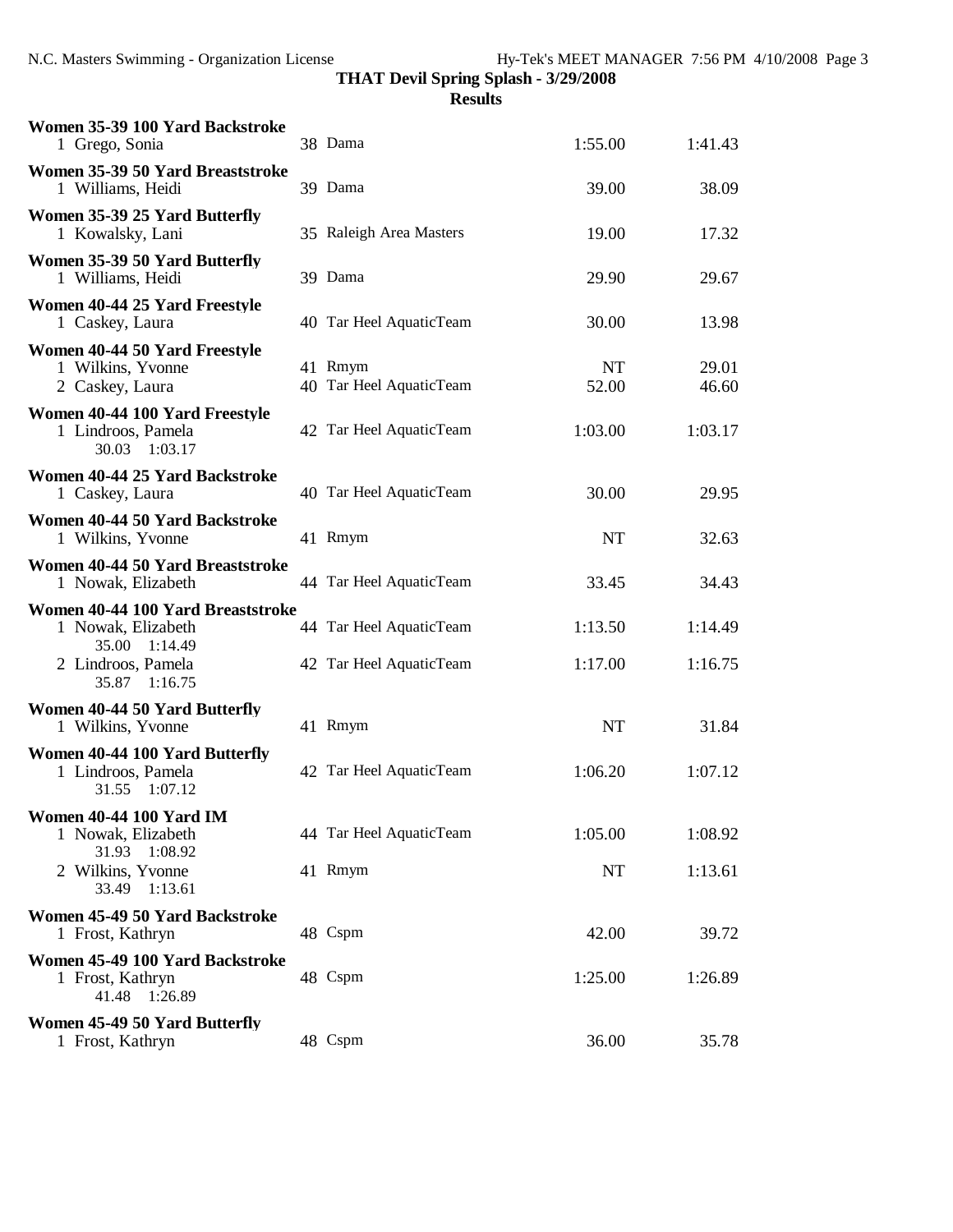| Women 55-59 50 Yard Freestyle<br>1 Stetson, Margaret                                                                      | 56 Tar Heel AquaticTeam                  | 35.00              | 34.99              |
|---------------------------------------------------------------------------------------------------------------------------|------------------------------------------|--------------------|--------------------|
| Women 55-59 100 Yard Freestyle<br>1 Stetson, Margaret<br>39.51 1:24.41                                                    | 56 Tar Heel AquaticTeam                  | 1:22.00            | 1:24.41            |
| Women 55-59 200 Yard Open<br>1 Quill, Catherine<br>43.16 1:31.24 2:19.42                                                  | 58 ebw<br>3:03.74                        | 3:05.00            | 3:03.74            |
| Women 55-59 50 Yard Breaststroke<br>1 Stetson, Margaret                                                                   | 56 Tar Heel AquaticTeam                  | 44.00              | 43.28              |
| Women 55-59 100 Yard Breaststroke<br>1 Stetson, Margaret                                                                  | 56 Tar Heel AquaticTeam                  | 1:40.00            | 1:38.39            |
| 45.06 1:38.39<br>2 Quill, Catherine<br>46.95 1:39.42                                                                      | 58 ebw                                   | 1:39.00            | 1:39.42            |
| Women 55-59 100 Yard Butterfly<br>1 Quill, Catherine<br>39.41<br>1:22.12                                                  | 58 ebw                                   | 1:21.00            | 1:22.12            |
| <b>Women 55-59 200 Yard IM</b><br>1 Quill, Catherine<br>39.18 1:28.42<br>2:23.71                                          | 58 ebw<br>3:03.82                        | 3:04.00            | 3:03.82            |
| Women 65-69 100 Yard Freestyle<br>1 Durrant, Betsy<br>39.60 1:21.41                                                       | 66 Vmst                                  | 1:23.00            | 1:21.41            |
| Women 65-69 200 Yard Freestyle<br>1 Durrant, Betsy<br>41.02 1:26.88<br>2:13.17<br>2 Martin, Judy<br>44.15 1:32.32 2:23.55 | 66 Vmst<br>2:58.17<br>65 Vmst<br>3:13.35 | 2:57.00<br>3:10.00 | 2:58.17<br>3:13.35 |
| Women 65-69 50 Yard Backstroke                                                                                            |                                          |                    |                    |
| 1 Martin, Judy                                                                                                            | 65 Vmst                                  | 44.00              | 43.94              |
| Women 65-69 100 Yard Backstroke<br>1 Martin, Judy<br>1:38.18<br>47.78                                                     | 65 Vmst                                  | 1:37.00            | 1:38.18            |
| Women 65-69 50 Yard Breaststroke<br>1 Durrant, Betsy<br>2 Martin, Judy                                                    | 66 Vmst<br>65 Vmst                       | 45.00<br>48.00     | 44.51<br>47.34     |
| Women 80-84 50 Yard Freestyle<br>1 Derr, Carolyn                                                                          | 80 csm                                   | 50.50              | 52.16              |
| Women 80-84 100 Yard Freestyle<br>1 Derr, Carolyn<br>57.04 1:58.72                                                        | 80 csm                                   | 1:50.30            | 1:58.72            |
| Women 80-84 50 Yard Butterfly<br>1 Derr, Carolyn                                                                          | 80 csm                                   | 1:09.20            | 1:15.49            |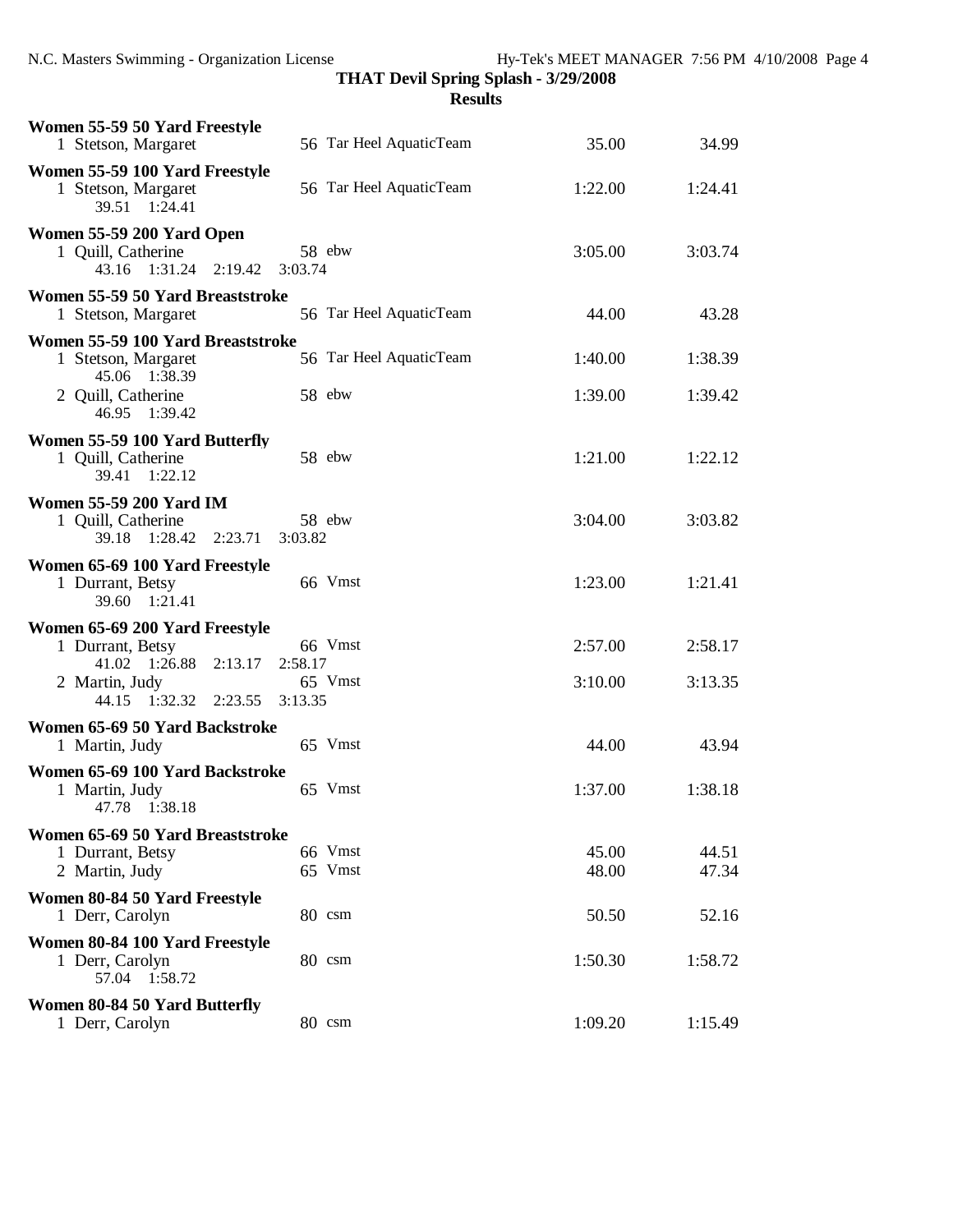| Men 18-24 50 Yard Freestyle   |                                |         |         |
|-------------------------------|--------------------------------|---------|---------|
| 1 Bain, Kyle                  | 23 Rmym                        | 22.67   | 22.97   |
| 2 Carafiol, Ben               | 24 D Masters                   | 30.00   | 26.75   |
| 3 King, Patrick               | 23 North Carolina Masters Swim | 30.00   | 29.79   |
| Men 18-24 100 Yard Freestyle  |                                |         |         |
| 1 Bain, Kyle                  | 23 Rmym                        | 51.40   | 49.89   |
| 24.29<br>49.89                |                                |         |         |
| 2 Carafiol, Ben               | 24 D Masters                   | 1:00.00 | 54.97   |
| 26.41<br>54.97                |                                |         |         |
| 3 King, Patrick               | 23 North Carolina Masters Swim | 1:07.95 | 1:10.84 |
| 31.22 1:10.84                 |                                |         |         |
|                               |                                |         |         |
| Men 18-24 200 Yard Freestyle  |                                |         |         |
| 1 Bain, Kyle                  | 23 Rmym                        | 1:59.00 | 2:04.25 |
| 27.30<br>57.80<br>1:29.45     | 2:04.25                        |         |         |
| 2 Carafiol, Ben               | 24 D Masters                   | 2:20.00 | 2:06.82 |
| 29.42<br>1:01.87<br>1:34.43   | 2:06.82                        |         |         |
| 3 King, Patrick               | 23 North Carolina Masters Swim | 2:29.46 | 2:37.86 |
| 1:56.62<br>34.96<br>1:14.44   | 2:37.86                        |         |         |
| Men 18-24 100 Yard Backstroke |                                |         |         |
| 1 Carafiol, Ben               | 24 D Masters                   | 1:15.00 | 1:01.42 |
| 30.30 1:01.42                 |                                |         |         |
| Men 18-24 50 Yard Butterfly   |                                |         |         |
| 1 Bain, Kyle                  | 23 Rmym                        | 25.45   | 24.97   |
|                               |                                |         |         |
| <b>Men 18-24 100 Yard IM</b>  |                                |         |         |
| 1 Bain, Kyle                  | 23 Rmym                        | 1:01.00 | 1:02.50 |
| 29.79 1:02.50                 |                                |         |         |
| 2 King, Patrick               | 23 North Carolina Masters Swim | 1:20.66 | 1:17.36 |
| 34.50<br>1:17.36              |                                |         |         |
| <b>Men 18-24 200 Yard IM</b>  |                                |         |         |
| 1 Carafiol, Ben               | 24 D Masters                   | 2:45.00 | 2:18.94 |
| 28.11 1:00.81<br>1:43.79      | 2:18.94                        |         |         |
| 2 King, Patrick               | 23 North Carolina Masters Swim | NT      | 2:49.31 |
| 1:15.50<br>32.49<br>2:09.58   | 2:49.31                        |         |         |
| Men 25-29 50 Yard Freestyle   |                                |         |         |
| 1 Krayer, Michael             | 25 Raleigh Area Masters        | 21.50   | 21.82   |
| 2 Caruth, Joseph              | 26 Dama                        | 27.00   | 26.84   |
| 3 Eudailey, Joshua            | 25 Dama                        | 29.81   | 30.33   |
|                               |                                |         |         |
| Men 25-29 100 Yard Freestyle  |                                |         |         |
| 1 Krayer, Michael             | 25 Raleigh Area Masters        | 47.50   | 48.63   |
| 23.57<br>48.63                |                                |         |         |
| 2 Caruth, Joseph              | 26 Dama                        | 58.00   | 59.18   |
| 27.76<br>59.18                |                                |         |         |
| 3 Eudailey, Joshua            | 25 Dama                        | 1:03.04 | 1:02.59 |
| 29.74 1:02.59                 |                                |         |         |
| Men 25-29 200 Yard Freestyle  |                                |         |         |
| 1 Krayer, Michael             | 25 Raleigh Area Masters        | 1:50.00 | 1:54.38 |
| 26.39<br>55.97<br>1:25.47     | 1:54.38                        |         |         |
| 2 Eudailey, Joshua            | 25 Dama                        | 2:27.80 | 2:32.82 |
| 33.91 1:11.27<br>1:52.08      | 2:32.82                        |         |         |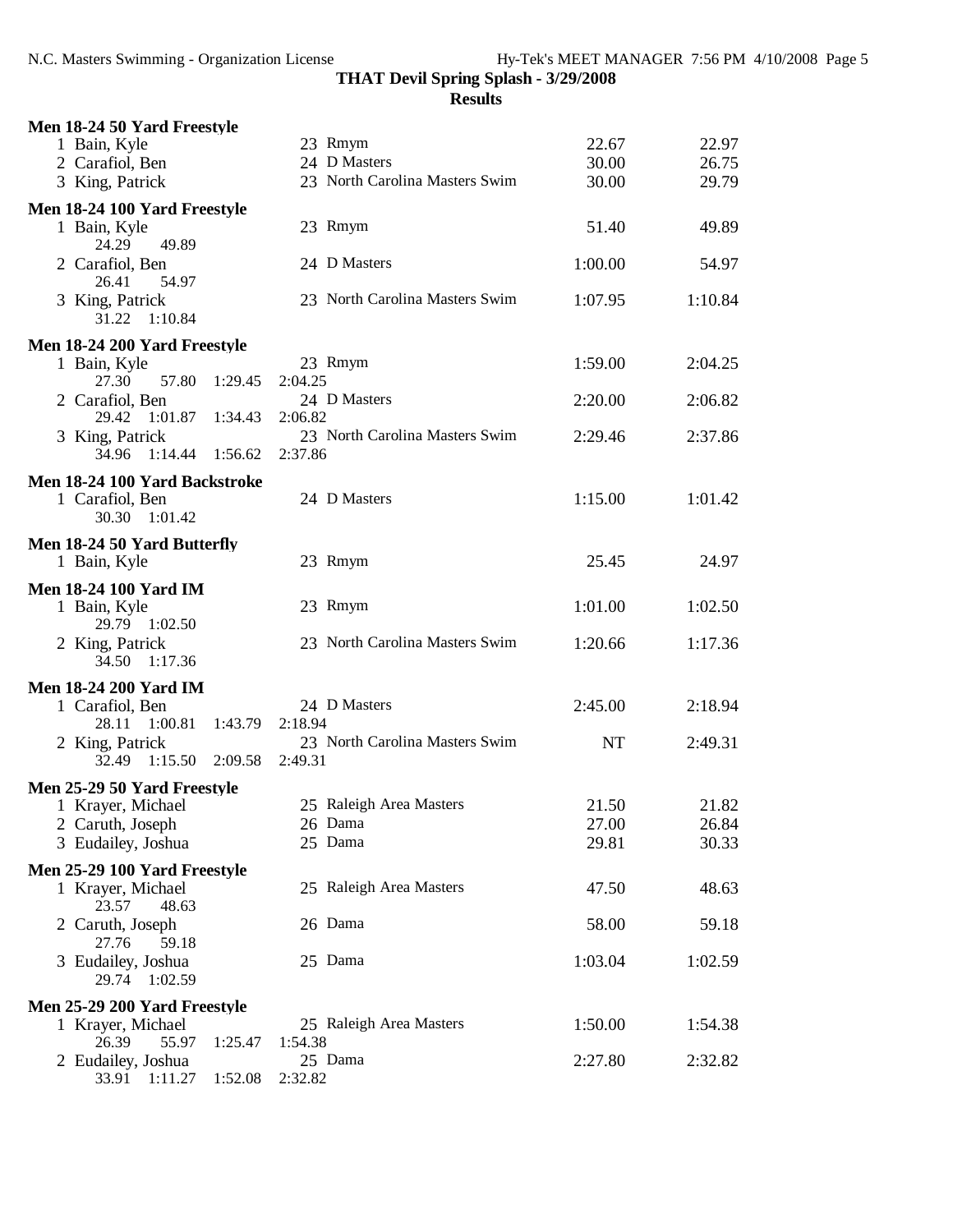| <b>Men 25-29 200 Yard Open</b><br>1 Caruth, Joseph                        |         | 26 Dama                 | 3:00.00   | 3:38.97 |
|---------------------------------------------------------------------------|---------|-------------------------|-----------|---------|
| Men 25-29 50 Yard Breaststroke<br>1 Caruth, Joseph                        |         | 26 Dama                 | 36.00     | 37.49   |
| Men 25-29 50 Yard Butterfly<br>1 Custer, Mark                             |         | 28 Unattached           | <b>NT</b> | 26.52   |
| Men 25-29 100 Yard Butterfly<br>1 Custer, Mark<br>28.51<br>59.72          |         | 28 Unattached           | <b>NT</b> | 59.72   |
| <b>Men 25-29 100 Yard IM</b>                                              |         |                         |           |         |
| 1 Krayer, Michael<br>28.44 1:01.28                                        |         | 25 Raleigh Area Masters | 57.00     | 1:01.28 |
| 2 Custer, Mark<br>29.89 1:05.45                                           |         | 28 Unattached           | <b>NT</b> | 1:05.45 |
| 3 Eudailey, Joshua<br>38.46 1:17.77                                       |         | 25 Dama                 | 1:19.45   | 1:17.77 |
| Men 30-34 50 Yard Freestyle                                               |         |                         |           |         |
| 1 Minorics, Joshua                                                        |         | 31 Dama                 | <b>NT</b> | 29.37   |
| 2 Dobrosielski, Devon                                                     |         | 31 D Masters            | 32.00     | 29.74   |
| Men 30-34 100 Yard Freestyle<br>1 Dobrosielski, Devon<br>32.14<br>1:08.56 |         | 31 D Masters            | 1:17.00   | 1:08.56 |
| Men 30-34 50 Yard Breaststroke                                            |         |                         |           |         |
| 1 Minorics, Joshua                                                        |         | 31 Dama                 | <b>NT</b> | 37.84   |
| 2 Dobrosielski, Devon                                                     |         | 31 D Masters            | 38.00     | 41.86   |
| Men 30-34 100 Yard Breaststroke<br>1 Dobrosielski, Devon<br>34.47 1:27.46 |         | 31 D Masters            | 1:15.00   | 1:27.46 |
| Men 35-39 50 Yard Freestyle<br>1 Morton, Terry                            |         | 37 Vmst                 | 30.17     | 31.14   |
| Men 35-39 200 Yard Freestyle                                              |         |                         |           |         |
| 1 Morton, Terry<br>1:16.02<br>1:58.27<br>36.07                            | 2:38.25 | 37 Vmst                 | 2:26.37   | 2:38.25 |
| Men 35-39 100 Yard Breaststroke                                           |         |                         |           |         |
| 1 Morton, Terry<br>41.68<br>1:27.56                                       |         | 37 Vmst                 | 1:23.17   | 1:27.56 |
| Men 35-39 50 Yard Butterfly<br>1 Morton, Terry                            |         | 37 Vmst                 | 39.87     | 38.29   |
| <b>Men 35-39 100 Yard IM</b><br>1 Morton, Terry<br>41.61<br>1:26.59       |         | 37 Vmst                 | 1:25.11   | 1:26.59 |
| Men 40-44 50 Yard Freestyle                                               |         |                         |           |         |
| 1 Stewart, Henry                                                          |         | 44 Raleigh Area Masters | 23.00     | 23.05   |
| 2 DeWitt, Martin                                                          |         | 43 Tar Heel AquaticTeam | 26.02     | 27.43   |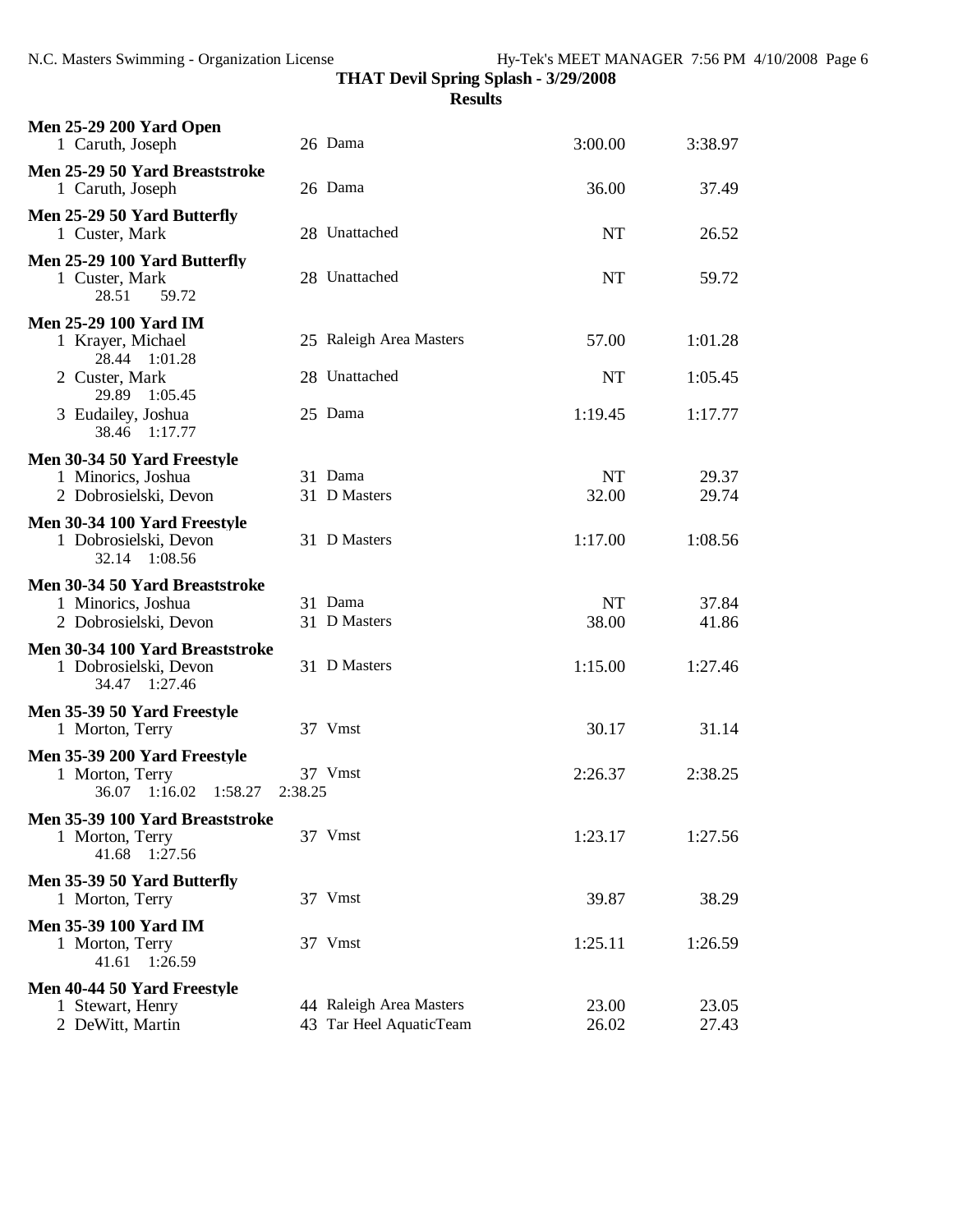| Men 40-44 100 Yard Freestyle                     |                                    |         |         |
|--------------------------------------------------|------------------------------------|---------|---------|
| 1 Stewart, Henry<br>25.22<br>51.87               | 44 Raleigh Area Masters            | 51.00   | 51.87   |
| 2 Slocum, Chris<br>53.91<br>25.50                | 42 Tar Heel AquaticTeam            | 53.00   | 53.91   |
| 3 Brejnik, Brian<br>26.10<br>54.38               | 44 Osbc                            | 58.00   | 54.38   |
| 4 DeWitt, Martin<br>27.75 1:00.10                | 43 Tar Heel AquaticTeam            | 1:07.60 | 1:00.10 |
| Men 40-44 200 Yard Freestyle                     |                                    |         |         |
| 1 Slocum, Chris                                  | 42 Tar Heel AquaticTeam            | 1:57.00 | 1:59.34 |
| 27.42<br>57.63<br>1:28.82                        | 1:59.34                            |         |         |
| 2 DeWitt, Martin<br>1:38.37<br>28.90 1:02.38     | 43 Tar Heel AquaticTeam<br>2:16.65 | 2:07.80 | 2:16.65 |
|                                                  |                                    |         |         |
| Men 40-44 50 Yard Backstroke<br>1 DeWitt, Martin | 43 Tar Heel AquaticTeam            | 30.60   | 30.25   |
|                                                  |                                    |         |         |
| Men 40-44 100 Yard Backstroke                    | 42 Tar Heel AquaticTeam            |         |         |
| 1 Slocum, Chris<br>30.85<br>1:03.44              |                                    | 1:01.00 | 1:03.44 |
| 2 DeWitt, Martin                                 | 43 Tar Heel AquaticTeam            | 1:07.60 | 1:08.17 |
| 32.38 1:08.17                                    |                                    |         |         |
| Men 40-44 50 Yard Breaststroke                   |                                    |         |         |
| 1 Stewart, Henry                                 | 44 Raleigh Area Masters            | 32.00   | 31.22   |
| Men 40-44 50 Yard Butterfly                      |                                    |         |         |
| 1 Stewart, Henry                                 | 44 Raleigh Area Masters            | 26.00   | 25.19   |
| Men 40-44 100 Yard Butterfly                     |                                    |         |         |
| 1 Brejnik, Brian                                 | 44 Osbc                            | 1:08.00 | 1:05.38 |
| 32.62 1:05.38                                    |                                    |         |         |
| <b>Men 40-44 100 Yard IM</b>                     |                                    |         |         |
| 1 Slocum, Chris                                  | 42 Tar Heel AquaticTeam            | 1:02.00 | 1:02.24 |
| 29.82 1:02.24                                    |                                    |         |         |
| Men 45-49 25 Yard Freestyle                      |                                    |         |         |
| 1 Martin, Bud                                    | 46 North Carolina Masters Swim     | 14.00   | 15.56   |
| Men 45-49 50 Yard Freestyle                      |                                    |         |         |
| 1 Smith, Jeff                                    | 45 mac                             | 24.50   | 25.00   |
| 2 Morgan, Todd                                   | 45 Unattached                      | 27.50   | 26.83   |
| 3 Odonnell, Jerry                                | 49 Tar Heel AquaticTeam            | 26.19   | 28.17   |
| 4 Martin, Bud                                    | 46 North Carolina Masters Swim     | 28.00   | 28.80   |
| 5 Wheeler, Craig                                 | 48 Fbm                             | 28.40   | 29.14   |
| 6 Cook, Gregory                                  | 45 D Masters                       | 30.09   | 29.27   |
| Men 45-49 100 Yard Freestyle                     |                                    |         |         |
| 1 Smith, Jeff<br>26.39<br>53.55                  | 45 mac                             | 52.50   | 53.55   |
| 2 Phillips, John                                 | 49 csm                             | 55.00   | 55.15   |
| 26.94<br>55.15                                   |                                    |         |         |
| *3 Odonnell, Jerry                               | 49 Tar Heel AquaticTeam            | 59.97   | 1:02.75 |
| 30.37 1:02.75                                    |                                    |         |         |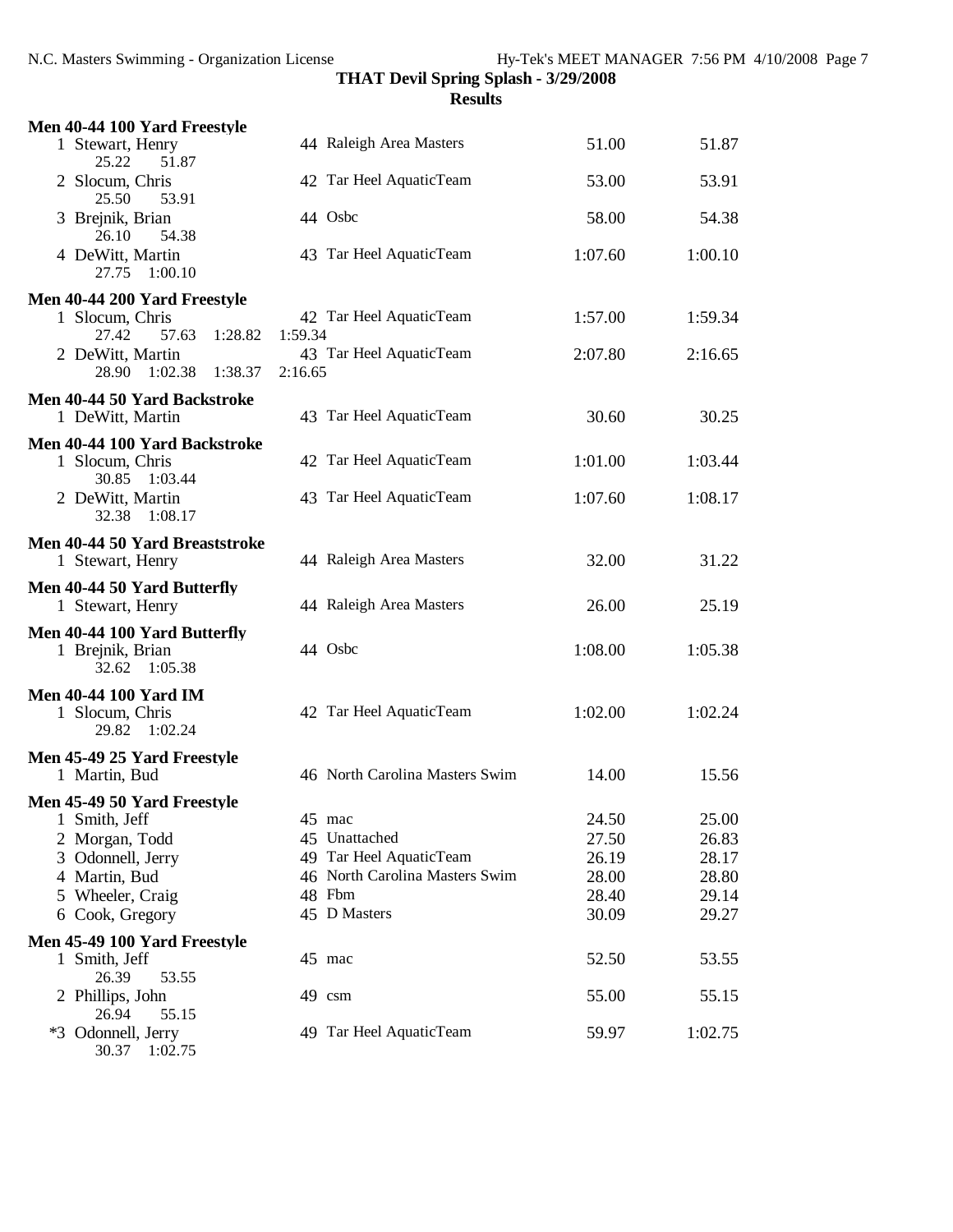| (Men 45-49 100 Yard Freestyle)       |                                |         |         |
|--------------------------------------|--------------------------------|---------|---------|
| *3 Cook, Gregory<br>30.17<br>1:02.75 | 45 D Masters                   | 1:06.12 | 1:02.75 |
| 5 Wheeler, Craig<br>29.96<br>1:03.09 | 48 Fbm                         | 58.10   | 1:03.09 |
| Men 45-49 200 Yard Freestyle         |                                |         |         |
| 1 Cook, Gregory                      | 45 D Masters                   | 2:25.02 | 2:19.19 |
| 32.15 1:06.94<br>1:43.16             | 2:19.19                        |         |         |
| 2 Morgan, Todd                       | 45 Unattached                  | 2:10.00 | 2:22.57 |
| 28.67 1:03.09<br>1:42.58             | 2:22.57                        |         |         |
| 3 Martin, Bud                        | 46 North Carolina Masters Swim | 2:47.00 | 2:36.77 |
| 33.80<br>1:14.78<br>1:57.75          | 2:36.77                        |         |         |
| Men 45-49 50 Yard Backstroke         |                                |         |         |
| 1 Morgan, Todd                       | 45 Unattached                  | 31.00   | 31.11   |
| 2 Martin, Bud                        | 46 North Carolina Masters Swim | 40.00   | 37.72   |
| Men 45-49 100 Yard Backstroke        |                                |         |         |
| 1 Smith, Jeff                        | 45 mac                         | 1:01.50 | 1:03.06 |
| 1:03.06<br>31.45                     |                                |         |         |
| 2 Phillips, John                     | 49 csm                         | 1:04.00 | 1:08.52 |
| 34.05<br>1:08.52                     |                                |         |         |
| Men 45-49 50 Yard Breaststroke       |                                |         |         |
| 1 Wheeler, Craig                     | 48 Fbm                         | 32.90   | 33.44   |
| 2 Odonnell, Jerry                    | 49 Tar Heel AquaticTeam        | 34.03   | 35.74   |
| 3 Martin, Bud                        | 46 North Carolina Masters Swim | 38.00   | 37.22   |
|                                      |                                |         |         |
| Men 45-49 100 Yard Breaststroke      |                                |         |         |
| 1 Wheeler, Craig                     | 48 Fbm                         | 1:11.25 | 1:11.66 |
| Men 45-49 50 Yard Butterfly          |                                |         |         |
| 1 Morgan, Todd                       | 45 Unattached                  | 30.50   | 28.35   |
| 2 Odonnell, Jerry                    | 49 Tar Heel AquaticTeam        | 30.16   | 30.36   |
| Men 45-49 100 Yard Butterfly         |                                |         |         |
| 1 Phillips, John                     | 49 csm                         | 58.50   | 59.73   |
| 28.12<br>59.73                       |                                |         |         |
| <b>Men 45-49 100 Yard IM</b>         |                                |         |         |
| 1 Smith, Jeff                        | 45 mac                         | 1:02.00 | 1:02.13 |
| 29.59 1:02.13                        |                                |         |         |
| 2 Morgan, Todd                       | 45 Unattached                  | 1:20.80 | 1:06.81 |
| 30.58<br>1:06.81                     |                                |         |         |
| 3 Cook, Gregory                      | 45 D Masters                   | 1:16.33 | 1:11.47 |
| 33.35 1:11.47                        |                                |         |         |
| <b>Men 45-49 200 Yard IM</b>         |                                |         |         |
| 1 Smith, Jeff                        | 45 mac                         | 2:22.00 | 2:19.57 |
| 1:05.55<br>28.90<br>1:47.07          | 2:19.57                        |         |         |
| 2 Phillips, John                     | 49 csm                         | 2:16.00 | 2:22.07 |
| 1:04.69<br>1:47.13<br>28.42          | 2:22.07                        |         |         |
| 3 Cook, Gregory                      | 45 D Masters                   | 2:45.00 | 2:35.40 |
| 1:58.21<br>31.90<br>1:12.28          | 2:35.40                        |         |         |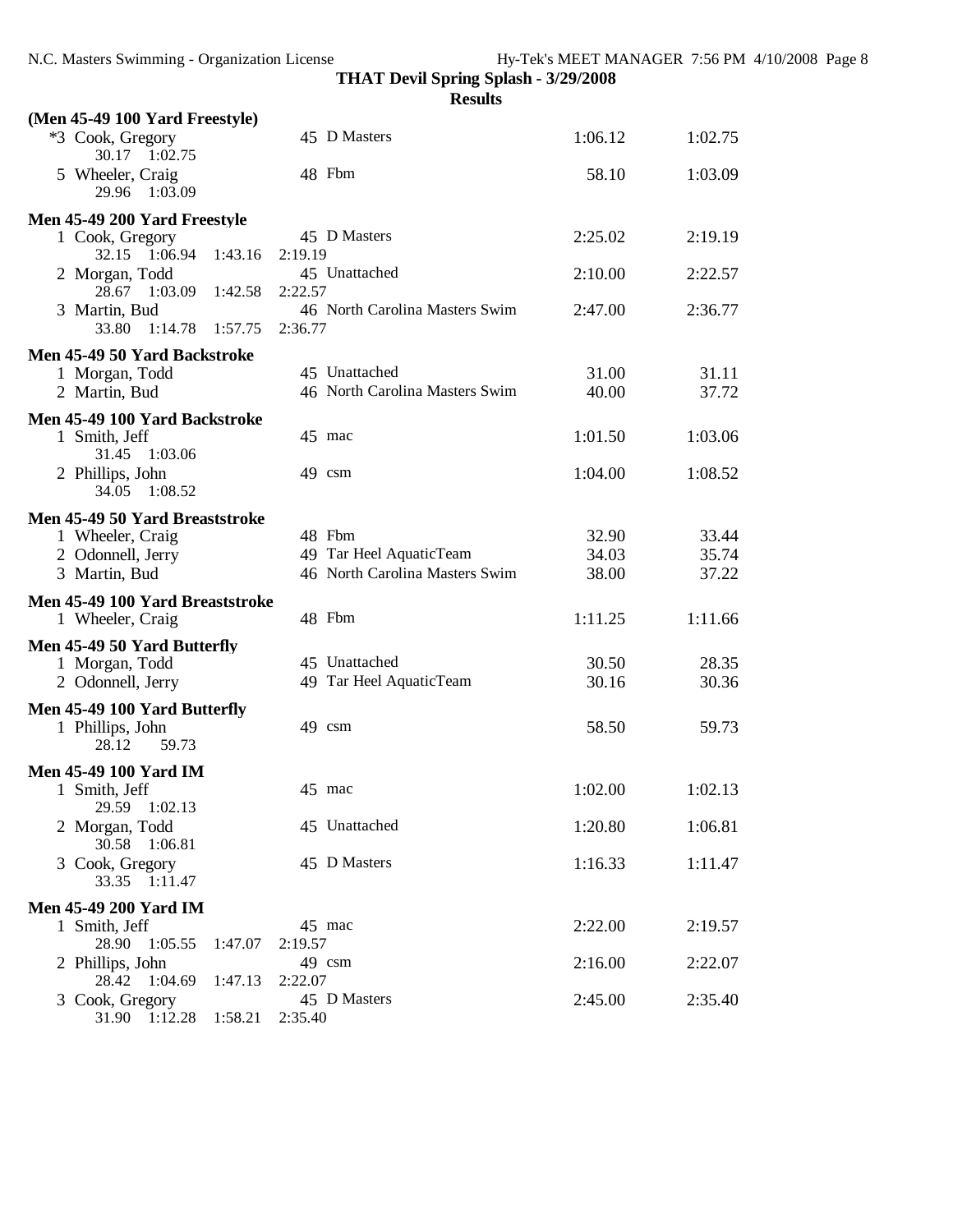| Men 50-54 100 Yard Freestyle                            |                                           |           |         |
|---------------------------------------------------------|-------------------------------------------|-----------|---------|
| 1 Washburn, Jonathan<br>27.85<br>56.09                  | 50 Cfac                                   | 57.00     | 56.09   |
| 2 Stevens, Richard<br>1:00.36<br>29.60                  | 53 North Carolina Masters Swim            | 1:05.00   | 1:00.36 |
| Men 50-54 200 Yard Freestyle                            |                                           |           |         |
| 1 Klein, Jonathan                                       | 50 Tar Heel AquaticTeam                   | 1:55.00   | 1:58.15 |
| 27.25<br>58.25<br>1:28.96<br>2 Stevens, Richard         | 1:58.15<br>53 North Carolina Masters Swim | 2:31.00   | 2:23.29 |
| 31.99<br>1:07.42<br>1:46.23                             | 2:23.29                                   | <b>NT</b> | 2:51.08 |
| 3 McKee, David<br>36.42 1:18.80<br>2:04.43              | 54 Tar Heel AquaticTeam<br>2:51.08        |           |         |
| Men 50-54 50 Yard Backstroke                            |                                           |           |         |
| 1 Klein, Jonathan                                       | 50 Tar Heel AquaticTeam                   | 27.50     | 27.83   |
| Men 50-54 100 Yard Backstroke                           |                                           |           |         |
| 1 Klein, Jonathan<br>58.75<br>28.44                     | 50 Tar Heel AquaticTeam                   | 59.00     | 58.75   |
| 2 Washburn, Jonathan                                    | 50 Cfac                                   | 1:08.00   | 1:06.59 |
| 33.09 1:06.59<br>3 Stevens, Richard                     | 53 North Carolina Masters Swim            | 1:24.00   | 1:14.15 |
| 36.67 1:14.15                                           |                                           |           |         |
| Men 50-54 50 Yard Breaststroke<br>1 McKee, David        | 54 Tar Heel AquaticTeam                   | <b>NT</b> | 43.48   |
|                                                         |                                           |           |         |
| Men 50-54 100 Yard Breaststroke<br>1 Washburn, Jonathan | 50 Cfac                                   | 1:19.00   | 1:11.63 |
| 34.09<br>1:11.63<br>2 McKee, David                      | 54 Tar Heel AquaticTeam                   | <b>NT</b> | 1:38.15 |
| 42.70<br>1:38.15                                        |                                           |           |         |
| Men 50-54 50 Yard Butterfly<br>1 Klein, Jonathan        | 50 Tar Heel AquaticTeam                   | 26.00     | 25.56   |
| Men 50-54 100 Yard Butterfly                            |                                           |           |         |
| 1 Klein, Jonathan<br>27.04<br>57.83                     | 50 Tar Heel AquaticTeam                   | 58.50     | 57.83   |
| <b>Men 50-54 100 Yard IM</b>                            |                                           |           |         |
| 1 Washburn, Jonathan<br>30.00<br>1:03.46                | 50 Cfac                                   | 1:11.00   | 1:03.46 |
|                                                         |                                           |           |         |
| <b>Men 50-54 200 Yard IM</b><br>1 Washburn, Jonathan    | 50 Cfac                                   | 2:15.00   | 2:19.77 |
| 30.85 1:07.78<br>1:47.55                                | 2:19.77                                   |           |         |
| --- Narter, Erdem<br>44.55<br>1:39.18<br>2:35.20        | 51 Neam<br>DQ                             | <b>NT</b> | DQ      |
| Men 55-59 50 Yard Freestyle                             |                                           |           |         |
| 1 Sesler, Richard                                       | $59$ csm                                  | 30.50     | 28.24   |
| 2 Manuel, John                                          | 57 Tar Heel AquaticTeam                   | 29.50     | 30.53   |
| Men 55-59 100 Yard Freestyle                            |                                           |           |         |
| 1 Coxhead, George<br>27.55<br>56.27                     | $55$ csm                                  | 55.20     | 56.27   |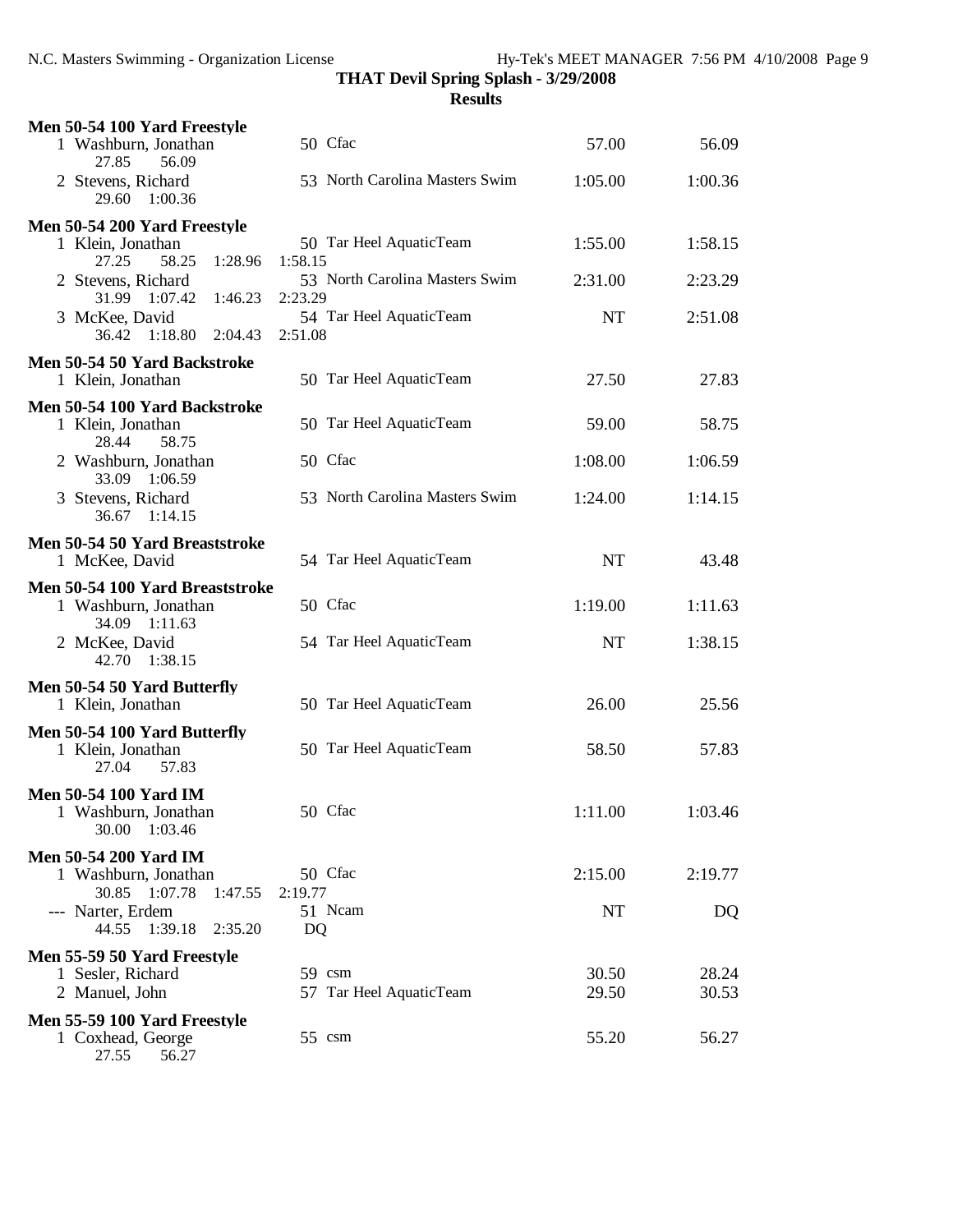| (Men 55-59 100 Yard Freestyle)<br>2 Greshes, Warren<br>41.53 1:28.06        | 56 Tar Heel AquaticTeam             | 1:56.00        | 1:28.06        |
|-----------------------------------------------------------------------------|-------------------------------------|----------------|----------------|
| Men 55-59 200 Yard Freestyle<br>1 Greshes, Warren<br>45.65 1:35.66 2:26.66  | 56 Tar Heel AquaticTeam<br>3:16.54  | 3:57.00        | 3:16.54        |
| Men 55-59 50 Yard Breaststroke<br>1 Manuel, John<br>2 Sesler, Richard       | 57 Tar Heel AquaticTeam<br>$59$ csm | 39.00<br>39.50 | 37.15<br>39.84 |
| Men 55-59 100 Yard Breaststroke<br>1 Manuel, John<br>40.87 1:24.86          | 57 Tar Heel AquaticTeam             | 1:32.50        | 1:24.86        |
| Men 55-59 25 Yard Butterfly<br>1 Greshes, Warren                            | 56 Tar Heel AquaticTeam             | 30.00          | 22.13          |
| Men 55-59 50 Yard Butterfly<br>1 Sesler, Richard                            | $59$ csm                            | 31.00          | 30.02          |
| Men 55-59 200 Yard IM<br>1 Coxhead, George<br>30.19 1:08.70<br>1:50.83      | $55$ csm<br>2:22.67                 | 2:21.70        | 2:22.67        |
| Men 60-64 200 Yard Freestyle<br>1 Kute, Tim<br>32.72<br>$1:09.52$ $1:48.90$ | 62 D Masters<br>2:27.43             | 2:20.00        | 2:27.43        |
| Men 60-64 50 Yard Backstroke<br>1 Conroy, Michael                           | 61 Naig                             | 35.00          | 36.84          |
| Men 60-64 100 Yard Backstroke<br>1 Kute, Tim                                | 62 D Masters                        | 1:25.00        | 1:16.26        |
| 38.49 1:16.26<br>2 Conroy, Michael<br>38.35<br>1:16.91                      | 61 Naig                             | 1:16.00        | 1:16.91        |
| Men 60-64 100 Yard Breaststroke<br>1 Kute, Tim<br>1:26.24<br>40.81          | 62 D Masters                        | 1:35.00        | 1:26.24        |
| Men 60-64 50 Yard Butterfly<br>1 Conroy, Michael                            | 61 Naig                             | 34.00          | 35.60          |
| <b>Men 60-64 100 Yard IM</b><br>1 Kute, Tim<br>34.06<br>1:13.17             | 62 D Masters                        | 1:13.00        | 1:13.17        |
| 2 Conroy, Michael<br>36.99 1:21.21                                          | 61 Naig                             | 1:16.00        | 1:21.21        |
| <b>Men 60-64 200 Yard IM</b><br>1 Kute, Tim<br>34.91 1:15.71<br>2:04.44     | 62 D Masters<br>2:45.44             | 2:36.00        | 2:45.44        |
|                                                                             |                                     |                |                |